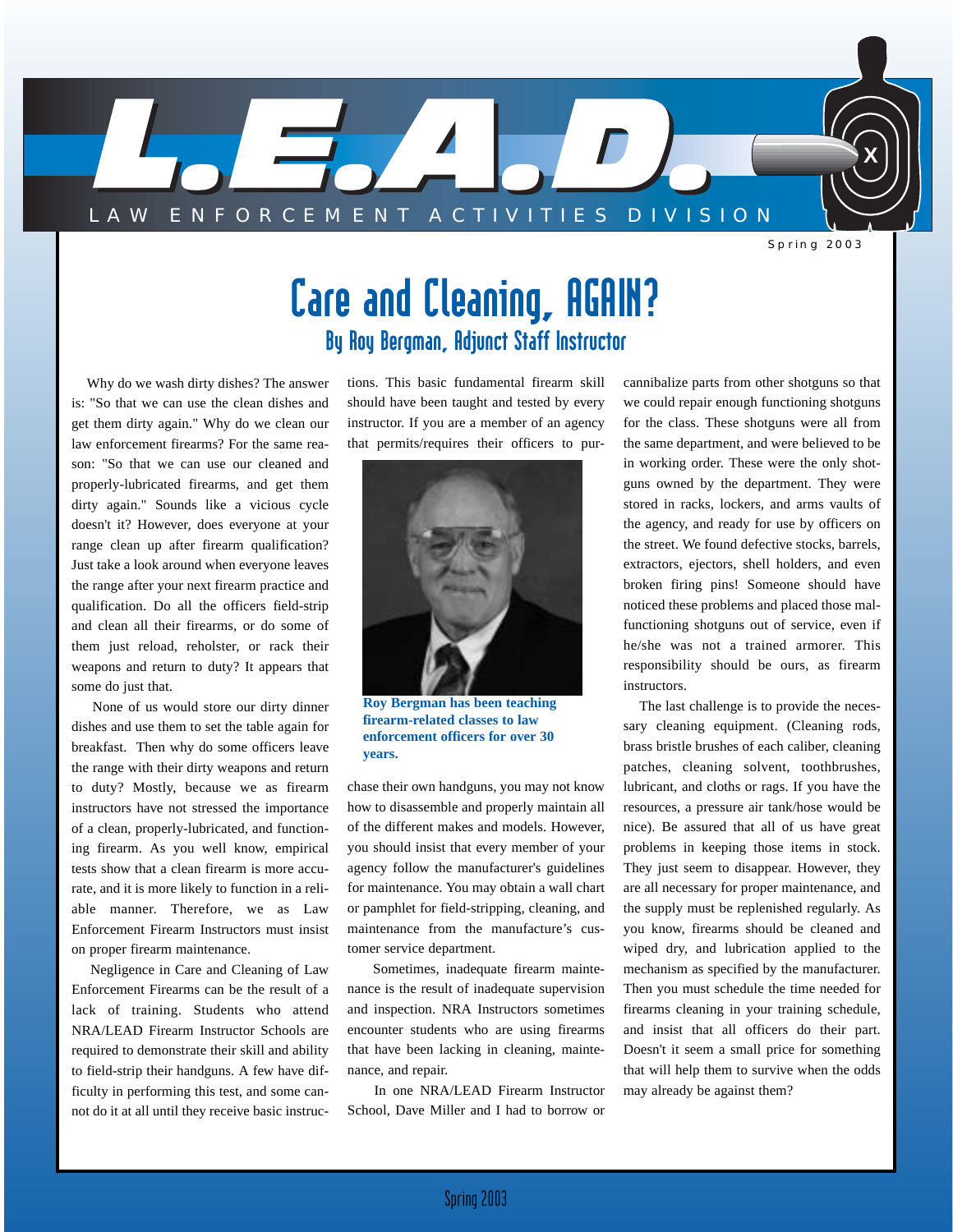# OSHA Regulations and Exposure to Lead on Shooting Ranges

#### **ABOUT THE OSHA LEAD STANDARD 29CFR1910.1025**

OSHA has developed a standard to assure that employees and/or workers avoid overexposure. It is important to note that this standard is a federal regulation. It is comprised of **requirements**, not suggestions.

Fines associated with violation of this standard are quite severe. Fines cannot exceed \$70,000 per violation, but cannot be less than \$5,000 per violation.

#### **EXPOSURE LEVELS**

**Permissible Exposure Limit (PEL):** The limit set by this standard is **50 micrograms** of lead per cubic meter of air (50ug/m3) averaged over an 8-hour workday. This level represents the highest concentration of lead that you may be exposed to by law.

**Action Level:** This standard establishes an action level of **30 micrograms** of lead per cubic meter of air (30ug/m3) averaged over an 8-hour workday. Once a determination has been made that a worker is being exposed to 30ug/m3 or more, the employer must meet certain requirements and establish certain programs. In simple terms, if it is found that the worker is being exposed to lead in concentrations of 30ug/m3 or more, the employer **MUST TAKE ACTION.**

#### **HOW DO YOU KNOW IF WORKERS ARE BEING OVEREXPOSED?**

#### OSHA's 29CFR1910.1025(d)(2) requires what is called **Initial Determination:**

*"Each employer who has a workplace or work operation covered by this standard shall determine if any employee may be exposed to lead at or above the action level."*

To make an initial determination, air monitoring is required. OSHA Industrial Hygienists are available to conduct these tests, usually at no cost. It is very important that air testing be conducted properly. Shooting range

# by Jack J. Giordano (Part Two of a Three-Part Series)

exposure, for the most part, is very different from other types of industrial exposure. Most range workers are not exposed for a full 8 hour day.

Personal air sampling pumps should be used to determine exposure levels. Sampling only during shooting activity and interpolating for an 8-hour day will give false readings.

It is *not* a good idea to sample the air of the *shooters* on your range. On commercial or club ranges, the shooters are not covered by this standard because they are not range employees.

On a law enforcement range, or a range being used by a law enforcement agency, the shooters' exposure would most likely be considered **intermittent**. Testing of the shooters will most likely not be necessary or required, and, if tested, may cause false readings.

If the initial determination reveals that workers are not exposed at or above the action level, *no action is necessary*. Additional testing will not be required unless there is a change in operation, control, *" .... or personnel change which may result in new or additional exposure to lead, or whenever the employer has any other reason to suspect a change which may result in new or additional exposures to lead." In such cases, " ... additional monitoring in accordance with this paragraph shall be conducted."* All records of testing must be maintained.

If the initial determination reveals that any employees/workers are exposed to lead concentrations *in excess* of the action level, the employer must:

> \*Inform the workers in writing that the work environment causes exposures in excess of 30ug/m3. (Inform workers in writing of testing results.)

> \*Begin a **Medical Surveillance** pro gram,which would include medical exams and blood lead level testing (ZPP and PhB tests every 6 months).

\*Make an effort to reduce workers' expo sure.

\*Repeat air monitoring/sampling every 6 months.

\*Continue monitoring/sampling at the same frequency until at least two consec utive measurements, taken at least 7 days apart, are below the action level.

If it is determined that workers are exposed to 30ug/m3 or more, and blood lead level testing determines that the workers blood lead level is in excess of 40 micrograms per 100 grams of whole blood (40ug/100g), blood testing must be increased to every two months.

The employer/range operator **must** inform the workers in writing if their blood lead levels are at or above 40ug/100g. They must also inform the workers of the provisions of the **Medical Removal** program.

All medical services must be performed by, or under the supervision of, a licensed physician

At this point, more frequent medical exams may also be required. The workers will be required to provide medical and work histories. The medical exams and lab work must include tests to check blood chemistry and kidney function. The workers will also have the right to request an evaluation of male fertility or a pregnancy test. The examining physician must provide the employer with a written opinion, and the workers must receive a copy. The workers will have a right under this regulation to request a second opinion regarding any medical findings or opinions by the examining physician. **The employer MUST cover 100% of all associated medical expenses.**

#### **MEDICAL REMOVAL PROTECTION**

**Medical Removal Protection (MRP)** permits the employer to temporarily remove workers from high-exposure positions if their

2 Spring 2003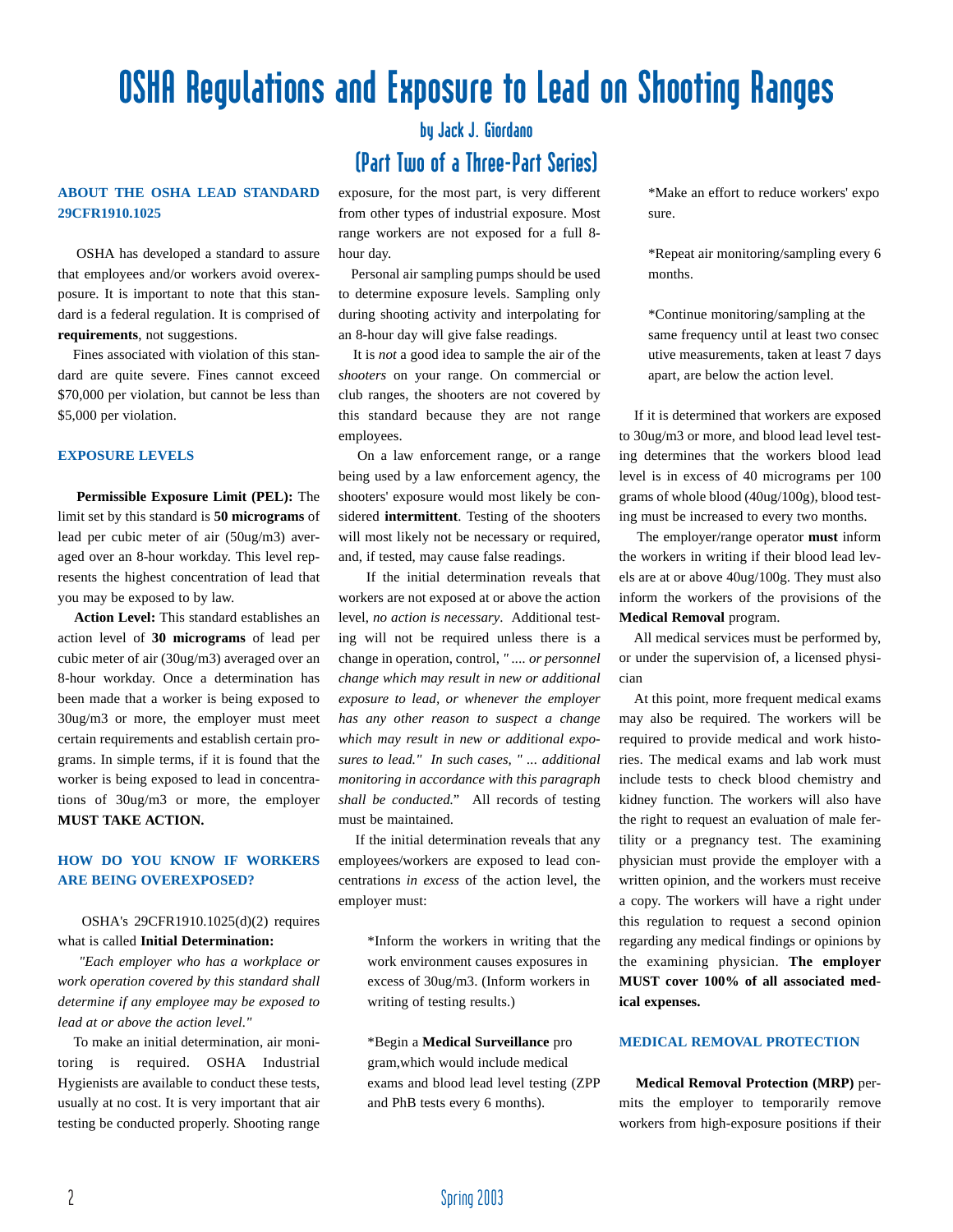blood lead levels become too high. The established federal regulations protect the workers by protecting earnings, seniority, or any benefits that they would have had if they were not removed due to high blood lead levels. The regulation also assures that the workers' jobs are protected, and that they return to their jobs and assignments when they are able.

If **average** blood lead level is determined to be 50ug/100g, **or** if two consecutive tests reveal that workers' blood lead levels are above 60ug/100g, the employer **MUST** remove the workers from any assignments or jobs that cause exposure at or above the action level of 30ug/m3. Workers may not return to their assignments or jobs until their blood tests show blood lead levels at 40ug/100g or less. They may also be removed from assignments or jobs upon the written recommendation of the company/agency physician. In such cases, they will only be permitted to return to their assignments after the doctor has stated that it is safe for them to do so.

If workers are removed from jobs/assignments due to elevated blood lead levels, they will be required to be given monthly blood tests and/or examinations prescribed by the treating physician.

**Important note: Failure on the workers' part to comply with the follow-up medical** **service may cause them to lose their benefits under the OSHA Medical Removal Protection program.**

#### **AVOIDING MEDICAL REMOVAL AND OVEREXPOSURE**

Medical removal from any job or assignment is certainly not desired by anyone. Workers may have to be moved to shifts or assignments that they do not like, and the employer will most likely have to train persons to take their places during their absences. However, there are many ways to avoid medical removal and overexposure.

Lead accumulates in areas of the body other than the blood. It also accumulates in soft tissue and in bone. ZPP (Zinc-Protoporphyrin) and EPP (Erythrocyte-Protoporphyrin) tests will reveal the **Average Body Burden** of lead during the past four months.

**Half-life levels** of lead are as follows:

The half-life of lead in soft tissue is three months. The half-life of lead in blood is three months.

The half-life of lead in bone is ten years.

Medical treatment for high blood lead levels may include **chelation**. Chelation therapy is the regular use of drugs, prescribed by a physician, to lower blood lead levels.

*Important Note: It is a violation of federal regulations to routinely take chelating drugs as a means of preventing high blood lead levels.*

If it is determined that workers are being exposed to lead levels at or in excess of the **PEL** (50ug/m3), the employer **MUST**:

> Conduct air sampling every three months instead of every six months.

> Notify workers of corrective action being taken to reduce their exposure.

Place into effect other elements of the standard, which would include, but may not be limited to, programs covering hygiene, housekeeping, respirator usage and training, and protective work clothing.

#### TO BE CONTINUED

*In the next issue containing the third and final installment of this article, I will discuss how we, as range workers, can minimize our exposure levels.*

Firearm Instructor Training Conference Reminder

**Mark your calendar and make plans to attend the International Association of Law Enforcement Firearms Instructors annual conference being held in Orlando, Florida, from June 9th through the 14th. IALEFI's annual training conference is attended by firearm instructors from around the world, and gives instructors a chance to network and attend training sessions that cover a wide variety of topics. In addition to traditional classroom training sessions, the conference offers livefire training sessions that provide attendees a rare opportunity to not only hear about new firearm training ideas, but also to experience them first hand on the range as a shooter. For more information about IALEFI and the annual conference, visit the IALEFI home page at** *www.ialefi.com* **or give them a call at (603) 524-8787. NRA Law** **Enforcement Instructors should note that IALE-FI training can be credited toward the continuing education requirement for NRA instructor renewal.**

**When selecting your IALEFI training sessions, look for live-fire courses being presented by NRA Law Enforcement Activities Division instructors to experience first-hand our latest program developments. Be sure to visit the NRA Law Enforcement Activities Division booth in the vendor area to meet staff members and see our latest instructor training materials.**

**For a current schedule of NRA Law Enforcement Activities Division Firearm Instructor Development courses, please visit our home page at** *www.nrahq.org/law* **or call (703) 267-1640.**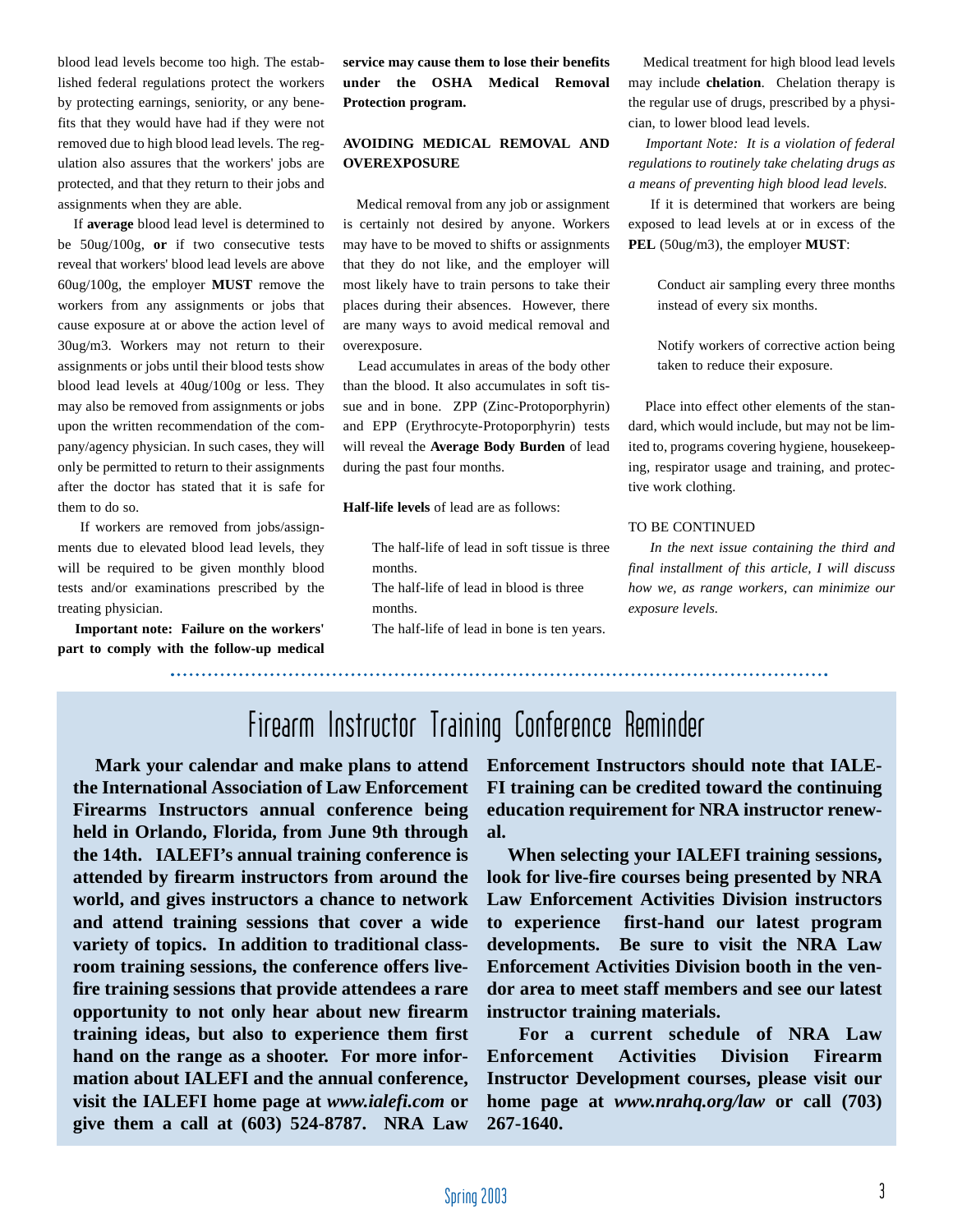

# **2003 NRA-Hosted Law Enforcement Tuition-FREE Schools**

**Phone (703) 267-1640 E-Mail Address: LEAD@nrahq.org Web site:** *http://www.nrahq.org/law/training/armorerschools.asp* 



The National Rifle Association's Law Enforcement Activities Division (LEAD), in conjunction with many leading law enforcement firearm manufacturers and premier industry shooting academies, will host the following *TUITION-FREE* armorer/shooting schools this year. These schools are being donated by these companies as a way of giving back to our law enforcement officers some of the schools would otherwise cost upwards of \$1,000. All tuition-free schools will be held at either the NRA Headquarters in Fairfax, VA, or the Fairfax County Police Firearm Training Facility in Chantilly, VA.

| <b>Dates</b>    | Manufacturer /<br>Company | <b>Subject</b>                                              | 2003 Entry<br><b>Deadline</b> |
|-----------------|---------------------------|-------------------------------------------------------------|-------------------------------|
| April 30        | Smith & Wesson            | SW 99/Walther P-99 Armorer                                  | Feb 28                        |
| May 12-14       | Remington                 | 870/1187/700P Armorer                                       | March 14                      |
| June 18-20      | <b>FNH</b>                | P-90 Subgun/FNP-9 and<br>Five-SeveN Tactical Pistol Armorer | April 18                      |
| July 14-15      | <b>SIGARMS</b>            | "P" Series Pistol Armorer                                   | May $16$                      |
| August 28       | Glock                     | Pistol Armor                                                | June 27                       |
| September 23-25 | Ruger                     | Mini-14/Police Carbine Armorer                              | July 25                       |
| October 13-17   | Colt                      | 1911 Pistol/AR-15/M-16 Armorer                              | August 15                     |
| October 27-31   | $H\&K$                    | MP5/Rifles/Burt Trigger Groups/USP Pistols                  | August 29                     |
| November 4      | Mossberg                  | 500 / 590 Shotgun Armorer                                   | September 5                   |
| November 19-21  | <b>FNH</b>                | P-90 Subgun/FNP-9 and<br>Five-SeveN Tactical Pistol Armorer | September 20                  |

Participants in the tuition-free schools are selected by **RANDOM DRAWING**. Applications will **ONLY** be accepted **ONLINE** through our website at:

## *http://www.nrahq.org/law/training/armorerschools.asp.*

Only one online entry per person, per school, will be accepted. Application does NOT guarantee a slot. Winning participants will be notified after the deadline by e-mail approximately two months prior to the school. Since we receive a tremendous number of applications, we do not notify non-winners. Although the tuition is complimentary, participants will be responsible for all other expenses. NRA membership is NOT required to attend a tuition-free school. If you are selected and circumstances occur preventing your attendance, notify us immediately so that we can make that slot available to someone else. Any questions, please call (703) 267-1640 or e-mail *LEAD@nrahq.org.*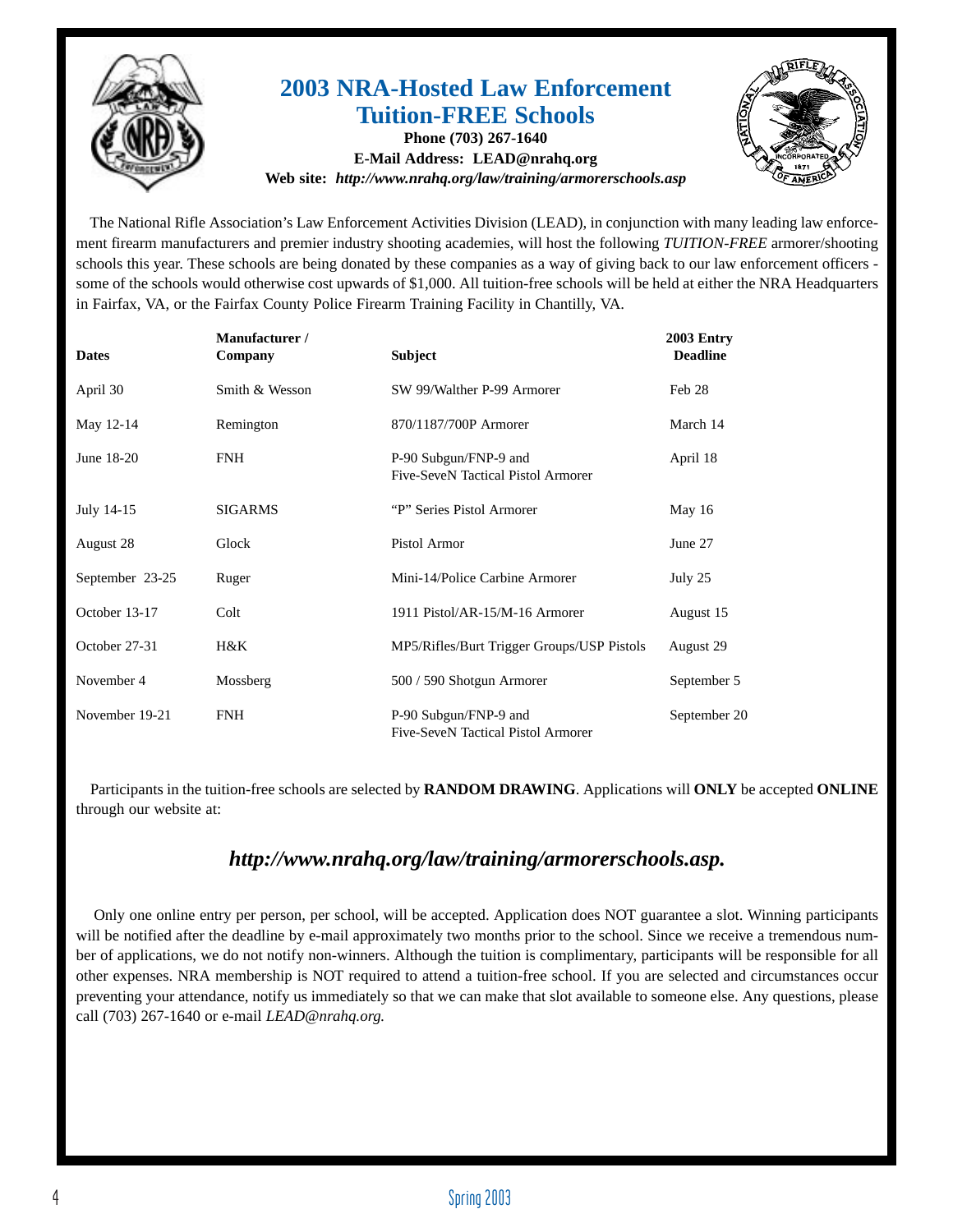

# **2003 NRA Law Enforcement Instructor Development Schools**

**Phone: (703) 267-1460 E-Mail Address:** *LEAD@nrahq.org* **Web site:** *http://www.nrahq.org/law/training/instructorschools.asp*



## **School tuition - \$450.00**

#### **HANDGUN / SHOTGUN INSTRUCTOR**

Feb 17-21 Panama City, FL **FULL** Feb 17-21 Gulfport, MS March 3-7 Florence, AZ March 17-21 Sioux City, IA **FULL** March 24-28 Fredericksburg, VA April 7-11 North Las Vegas, NV April 14-18 Pearl, MS May 5-9 Selma, AL May 12-16 Moyock, NC (Blackwater) May 26-30 Trinidad, CO June 2-6 El Dorado, KS June 2-6 Allentown, PA June 9-13 Allentown, PA July 14-18 Reno, NV July 28-Aug 1 Pittsburgh, PA Aug 4-8 Trinidad, CO Aug 11-15 East Brunswick, NJ Aug 25-29 Vancouver, WA Oct 6-10 Muscle Shoals, AL Oct 13-17 Las Vegas, NV Oct 20-24 Evansville, IN Oct 20-24 Baton Rouge, LA Oct 20-24 St Charles, MO Nov 3-7 Kennedy Space Center, FL Nov 3-7 Pearl, MS

### **TACTICAL HANDGUN INSTRUCTOR**

| <b>March 10-14</b>   | Gulfport, MS             |
|----------------------|--------------------------|
| April 7-11           | Ontario, CA              |
| April 21-25          | Yuma, CO                 |
| April 21-25          | Kennedy Space Center, FL |
| <b>May 5-9</b>       | Fredericksburg, VA       |
| May 19-23            | Bedford, PA              |
| June $2-6$           | Louisville, KY           |
| July 14-18           | Allentown, PA            |
| July 28-Aug 1        | San Bernardino, CA       |
| <b>July 28-Aug 1</b> | Vancouver, WA            |
| Sept 8-12            | Evansville, IN           |
| Sept 15-19           | Castle Rock, CO          |
| Oct 6-10             | Pearl, MS                |
| Oct 27-31            | Las Vegas, NV            |
| Nov 17-21            | San Bernardino, CA       |
|                      |                          |

## **HANDGUN INSTRUCTOR**

| Mar. 31-Apr. 4 | Castle Rock, CO |
|----------------|-----------------|
| Sept. 8-12     | Castle Rock, CO |

### **TACTICAL SHOTGUN INSTRUCTOR**

| <b>March 10-14</b>   | Autaugaville, AL |
|----------------------|------------------|
| April 7-11           | Castle Rock, CO  |
| April 14-18          | Ontario, CA      |
| May 5-9              | Gulfport, MS     |
| May 19-23            | Jackson, NJ      |
| June 9-13            | Burbank, CA      |
| June 23-27           | Pittsburgh, PA   |
| <b>July 28-Aug 1</b> | Louisville, KY   |

### **PATROL RIFLE INSTRUCTOR**

| March 24-28<br>April 7-11<br>April 14-18<br><b>May 5-9</b> | Gilbert, AZ<br>Gulfport, MS<br>Pittsburgh, PA<br>Castle Rock, CO |
|------------------------------------------------------------|------------------------------------------------------------------|
| May 12-16                                                  | Jackson, NJ                                                      |
| June $2-6$                                                 | Pearl, MS                                                        |
| July 14-18                                                 | Ithaca, NY                                                       |
| July 21-25                                                 | San Clemente, CA                                                 |
| Aug 18-22                                                  | Castle Rock, CO                                                  |
| Sept 8-12                                                  | Knoxville, TN                                                    |
| Sept 8-12                                                  | Fredericksburg, VA                                               |
| Oct 20-24                                                  | Ontario, CA                                                      |
| Nov $3-7$                                                  | Las Vegas, NV                                                    |
| Nov 10-14                                                  | Panama City, FL                                                  |
|                                                            |                                                                  |

## **PRECISION RIFLE INSTRUCTOR**

| <b>March 17-21</b> | Lexington, KY      |
|--------------------|--------------------|
| Apr $28$ -May $2$  | Pearl, MS          |
| July 14-18         | Autaugaville, AL   |
| Oct 6-10           | Fredericksburg, VA |
| Nov 17-21          | Las Vegas, NV      |

## **SELECT-FIRE INSTRUCTOR**

| May 12-16  | Connersville, IN   |
|------------|--------------------|
| May 19-23  | Pearl, MS          |
| June $2-6$ | Gulfport, MS       |
| Aug $4-8$  | East Brunswick, NJ |

### **NATIONAL POLICE SHOOTING CHAMPIONSHIPS (NPSC)**

September 22-25, 2003 • Jackson, Mississippi Phone: (703) 267-1634 • E-mail: *amccullough@nrahq.org* Web site: *http://www.nrahq.org/law/competitions/competitions.asp*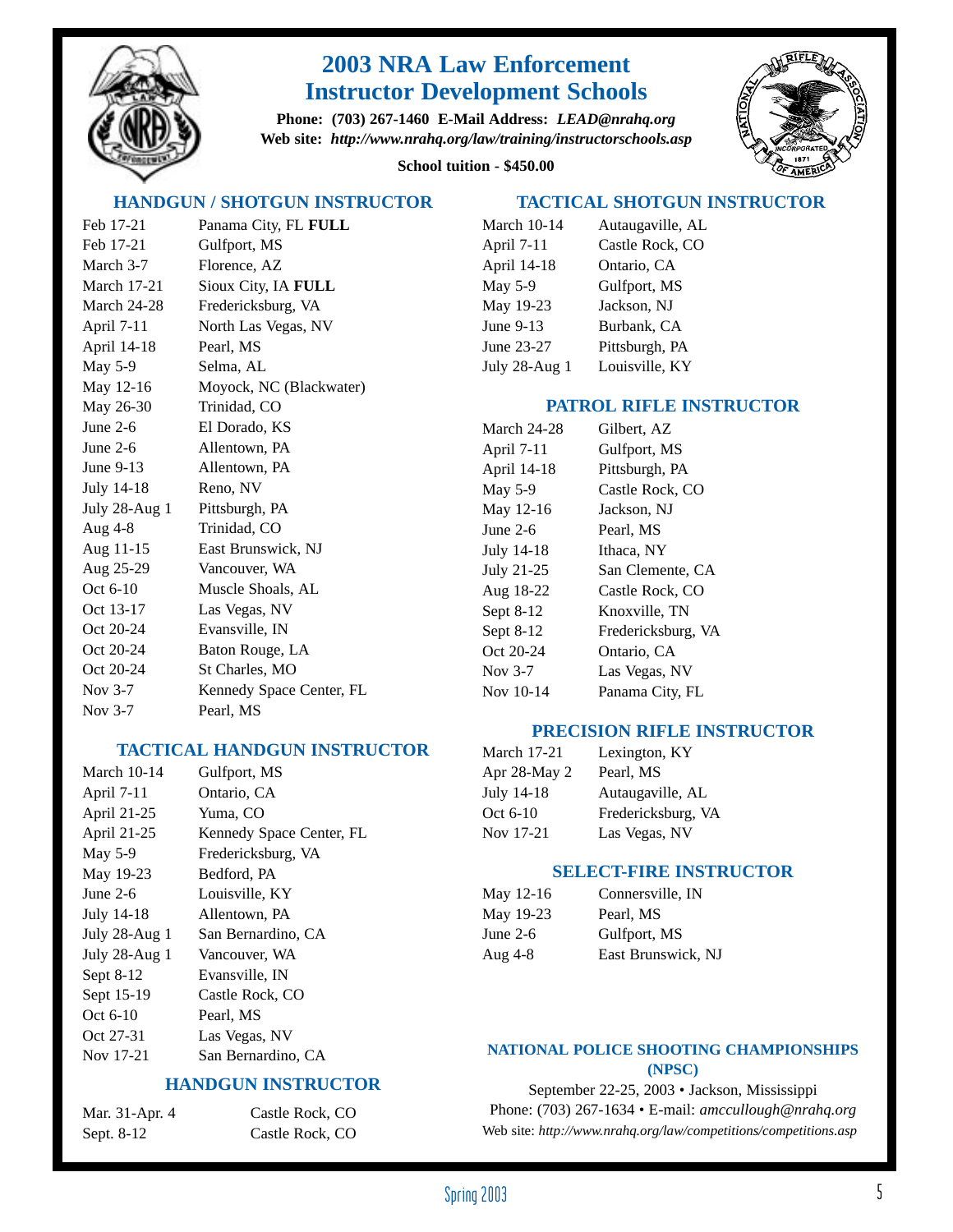

# After the Gun's Out **NRA Law Enforcement Staff Instructors**

It was over in a flash. Your heart is racing, your muscles are tense, and even though your palms are sweaty, you have a firm grip on your handgun. "What do I do now?" is racing through your mind.

Will you or your fellow officers confidently take charge and act without hesitation, or has your training failed you? Too often on the range, there is a lack of consideration for the realities of a street encounter. For many, reholstering has become a speed drill which permits officers to engrain bad tactics.

The time frame from the point one starts to think about reholstering until it is actually done is critical and involves many elements. Assessing the threat, shifting to a ready position, scanning, moving to a safer position, checking the condition of the handgun, checking to see if you (and your partner) are okay, and calling for assistance should all be part of a comprehensive firearm training program.

NRA Law Enforcement Instructor Development programs stress these critical elements and the importance of *reholstering reluctantly*. Central to our philosophy is a technique we refer to as *down and scan*.

*Down and scan* begins with the handgun slightly lowered for a threat assessment. If the suspect was shot, an officer must determine whether the hit placement terminated the dangerous action that justified firing. A threat assessment is also conducted if the officer drew a firearm, but was able to gain compliance and control through verbal commands and physical presence without having to fire.

After the threat assessment, the handgun is lowered *down* to a ready position to increase field of view of both the suspect and the immediate vicinity. The ready position may vary depending upon training and the circumstances of the situation. With the muzzle depressed as much as 45 degrees, arms may remain in a locked-out position, or the elbows may be bent to bring the handgun close to the body. You may choose to employ the *safety circle* technique as taught in NRA Tactical Instructor Schools. This technique involves bringing the handgun close to the body with the barrel perpendicular and the muzzle pointed at the ground, giving an officer a method of moving and scanning without inadvertently muzzling other officers or bystanders.

Scanning will now allow searching for other threats, and will break tunnel vision. One must scan slowly, and deliberately search in every direction. Range training must reinforce a 360 degree scan and not allow officers to simply go through the motions of turning their heads left and right. To build solid scanning habits, officers should scan each time they lower their handguns to a ready position.

If your position provides good cover, stay there. If not, **MOVE** to cover! From cover, check the condition of your handgun, yourself, and your partner: Do you need to clear a malfunction? Are you empty? Should you do a tactical reload? Do you need to decock or place your safety on? Are you or your partner injured?

From cover, visual contact must be maintained with the suspect while calling for assistance. Do not attempt to physically secure a suspect until back-up arrives (unless no backup is available). You should continue to cover the suspect with your handgun, while your back-up (with holstered handgun) handcuffs and searches the suspect. With the situation and the suspect under control, you should conduct one more down and scan, and reluctantly holster.

Your shift is over, and on the way out the door the Chief patted you on the back and said "Good Job!" Now you're home, you're safe, and sitting on the couch with your feet up reflecting on the day. Then it hits you that because of your training, you knew the answer to "What do I do now," and got to go home at the end of your shift. You realize there's someone to thank.

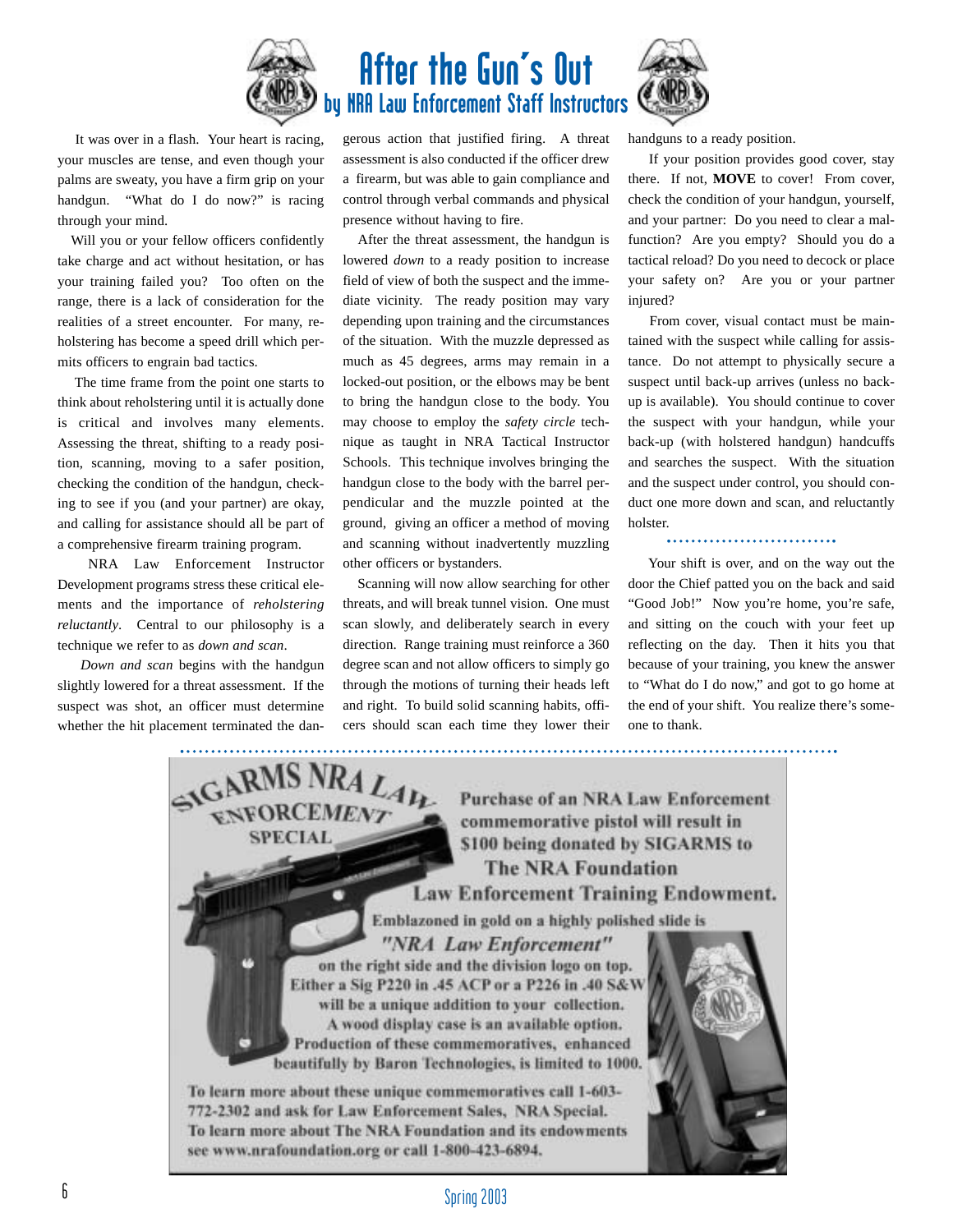





# 42nd Annual National Police Shooting Championships September 22-25, 2003 - Jackson, Mississippi

The National Rifle Association proudly sponsors this premier training event which serves as a testament to the hard work and effort that officers put forth year-round to enhance their police combat proficiency in order to better serve and protect their communities. Officers from across the country and the world train year-round for the NPSC matches and use it as an accurate indicator of their skill level while practicing the safe use and handling of firearms.

## Over \$250,000 in prizes to be awarded including over 130 Firearms!

Officers, both public and private - novice to experienced - will compete for honors in both individual and team challenges. The NPSC is strongly supported with donated merchandise from the shooting sports industry. This merchandise is awarded to officers competing at all levels of expertise.

## Does Your Pistol Team Need Financial Support

NRA has grants available to assist you in obtaining funding for your pistol team to travel to and compete at the annual NPSC. Funding could include, travel expenses, food, housing and entry fees. Grants are also available to those interested in hosting Police Pistol Combat Tournaments. Contact our office to receive a Grant Packet.

## **New Shooters**

All first-time NPSC competitors or those that haven't competed in the last three (3) years will be automatically included in several firearm drawings. The following gun builders will be donating firearms: Bob Jones, Jerry Keefer and Feodor Timpko. See the NPSC program for details!

## **Bring a Partner Program**

This is an incentive program to increase participation. If you were at the 2002 NPSC and you bring a competitor to the 2003 NPSC, both you and the new shooter will be included in a drawing sponsored by Heckler & Koch for their new LEM firearm. You'll also get to shoot one of the service matches for free!!! See the NPSC program for details.

## **Complimentary Dinners**

A number of complimentary dinners will be held in conjunction with the 2003 NPSC. The dinners are being hosted by: Armor Holdings, Beretta U.S.A., Blackwater Training Center, Davidson's, Safariland, and the Jackson Police Department. See the NPSC program for details.

## **X-Team Challenge**

Due to popular demand, the X-Team Challenge will be repeated at the 2003 NPSC and is again sponsored by Springfield Armory. This is a 2-officer team competition where all teams equal the equivalent of an Expert rating. Team selection will be done by computer and the top three (3) teams will receive firearms from Springfield Armory.

## **Industry Sponsored Training**

Several manufacturers will offer compliementary armorer schools and training sessions in conjunction with the 2003 NPSC. These classes are restricted to NPSC competitors. The following companies will host training sessions: Beretta USA, FNH USA, Glock, Heckler and Koch, Sigarms, Smith and Wesson, and Taser.

## **Find Out More Today!**

For additional information and/or the 2003 Match Program call Patty at (703) 267-1632 or e-mail at pzollman@nrahq.org. Or write to NRA Law Enforcement Activities Division, 11250 Waples Mill Road, Fairfax, VA 22030.

## DON'T LET YOUR DEPARTMENT GO UNREPRESENTED! www.nrahq.org/law